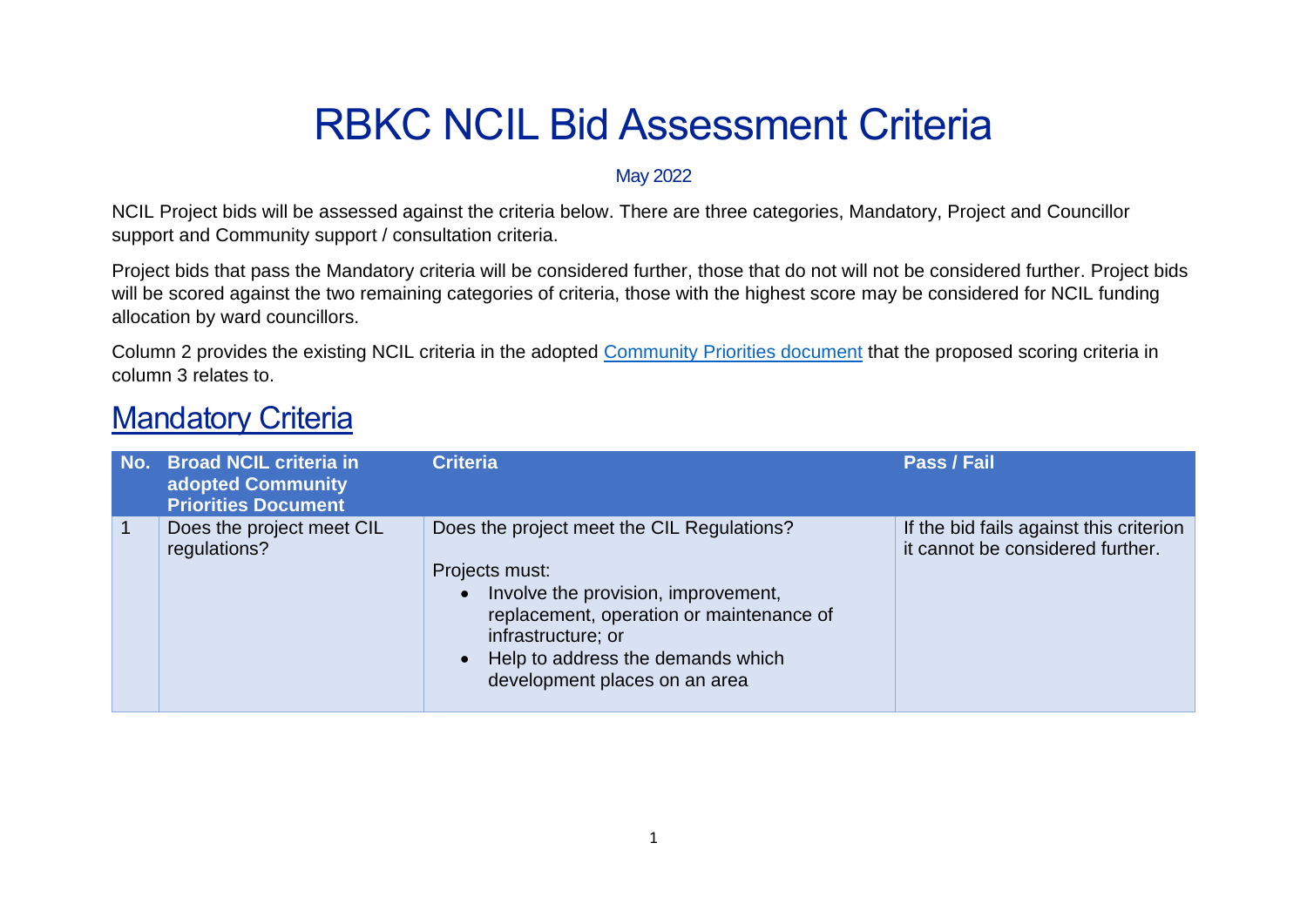| No.            | <b>Broad NCIL criteria in</b><br>adopted Community<br><b>Priorities Document</b>                                                                                                               | <b>Criteria</b>                                                                                                                                                                                                                                                                                                                                                                                         | Pass / Fail                                                                                                                                                                                                                                                                                                                                   |
|----------------|------------------------------------------------------------------------------------------------------------------------------------------------------------------------------------------------|---------------------------------------------------------------------------------------------------------------------------------------------------------------------------------------------------------------------------------------------------------------------------------------------------------------------------------------------------------------------------------------------------------|-----------------------------------------------------------------------------------------------------------------------------------------------------------------------------------------------------------------------------------------------------------------------------------------------------------------------------------------------|
| $\overline{2}$ |                                                                                                                                                                                                | Is there enough NCIL funding available in the ward<br>where the project is to take place?                                                                                                                                                                                                                                                                                                               | The bid will fail if there is not<br>enough NCIL available in the<br>ward to fund a project. If the bid<br>fails against this criterion it cannot<br>be considered further.                                                                                                                                                                   |
| 3              | Is the project a one-off<br>scheme that does not require<br>additional revenue funding in<br>its delivery or its operation (or<br>identifies how additional<br>revenue funding may be<br>met)? | The project does not require additional ongoing<br>revenue funding in its delivery or its operation. If<br>ongoing costs are required, does it identify how<br>additional revenue funding will be met from funding<br>sources other than NCIL?                                                                                                                                                          | The bid will fail if it is not clear on<br>the amount and timescales of<br>future revenue funding required. If<br>the bid fails against this criterion it<br>cannot be considered further.                                                                                                                                                    |
| 4              |                                                                                                                                                                                                | Is the bid for a project within the Borough?<br>Projects outside of the Borough will not be eligible for<br>RBKC NCIL funding. An exception would be where<br>cross-borough NCIL funding can be secured.                                                                                                                                                                                                | The bid will pass if the project is<br>within the Borough or if cross-<br>borough funding can be secured.<br>If the bid fails against this criterion<br>it cannot be considered further.                                                                                                                                                      |
| 5              |                                                                                                                                                                                                | <b>Applied to Multi Ward bids only:</b><br>The bid seeks an equal amount from each ward and is<br>there is enough NCIL funding available in each of the<br>wards where the project will take place.<br>This will normally be an equal amount from each of the<br>wards where NCIL is being sought from, unless there<br>is an exceptional reason which must be set out in<br>detail in the application. | The bid will fail if there is not<br>enough NCIL available in the<br>wards to fund the project, if an<br>equal amount of NCIL from each<br>ward has not been clearly stated,<br>or if an exceptional reason for<br>different amounts has not been<br>provided. If the bid fails against<br>this criterion it cannot be<br>considered further. |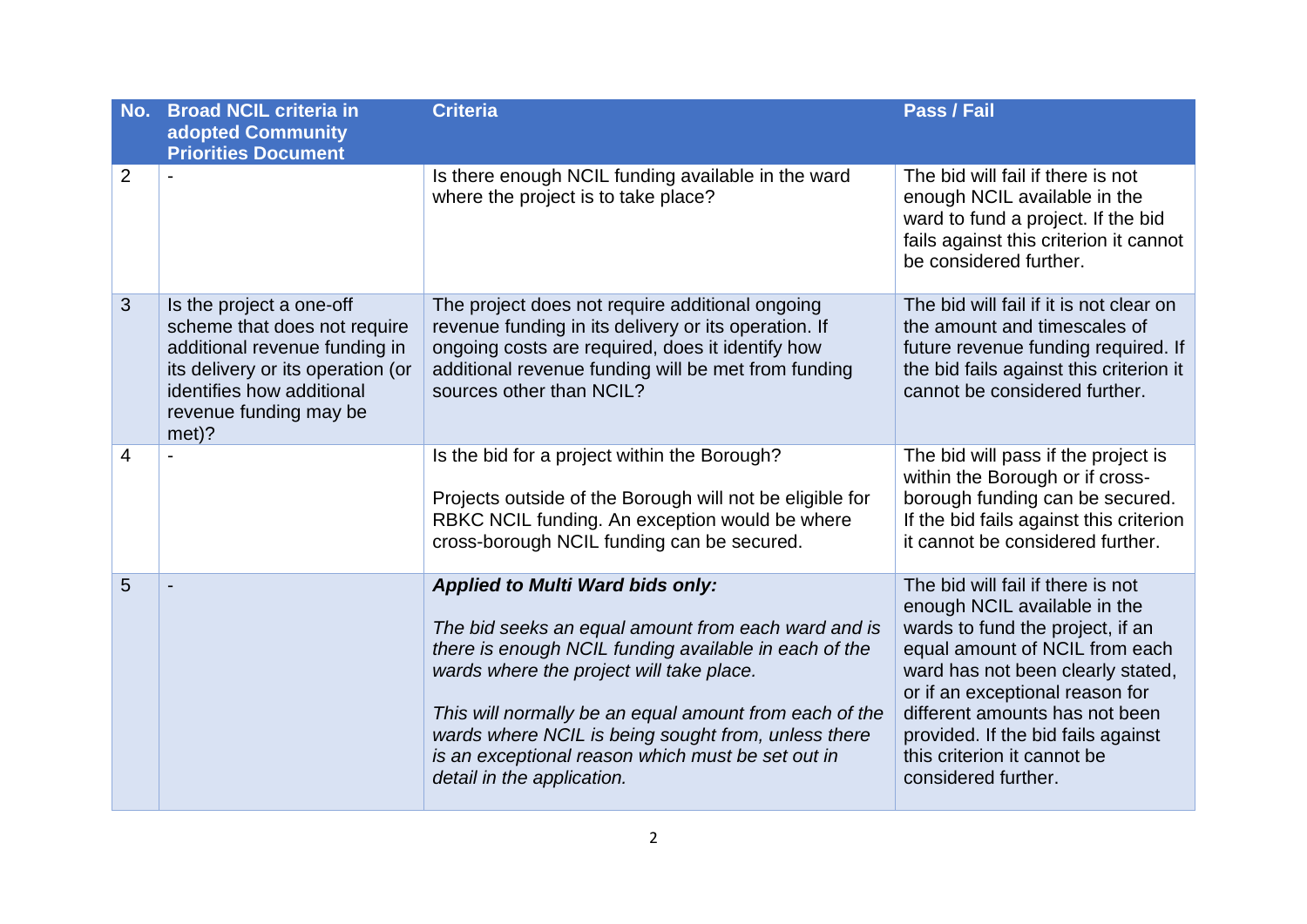| No. | <b>Broad NCIL criteria in</b><br>adopted Community<br><b>Priorities Document</b> | <b>Criteria</b>                                                                                                                                                                                                                                                                                                                                                                                                                                                                                                                      | Pass / Fail                                                                                                                                                                                                                                                                                                                                  |
|-----|----------------------------------------------------------------------------------|--------------------------------------------------------------------------------------------------------------------------------------------------------------------------------------------------------------------------------------------------------------------------------------------------------------------------------------------------------------------------------------------------------------------------------------------------------------------------------------------------------------------------------------|----------------------------------------------------------------------------------------------------------------------------------------------------------------------------------------------------------------------------------------------------------------------------------------------------------------------------------------------|
| 6   | Is the project deliverable?                                                      | Can the project be delivered without the involvement of<br>other stakeholders outside of the Council's control?<br>For example, private or other public landowners whose<br>permission may be required. If this is the case, then<br>details of support/ relevant permissions must be<br>obtained and provided with the NCIL Bid.<br>Projects that relate to infrastructure owned by another<br>public / private body or on TfL Red Routes will also<br>require details of support / relevant permissions<br>alongside the NCIL Bid. | The bid will fail if the project<br>cannot be delivered without the<br>involvement of other stakeholders<br>outside of the Council's control<br>and confirmation of support /<br>relevant permissions have not<br>been provided to support the bid.<br>If the bid fails it cannot be<br>considered further as delivery<br>cannot be ensured. |

# Project criteria

| No. Broad NCIL criteria in<br>adopted Community<br><b>Priorities Document</b>                                               | <b>Criteria</b>                                                                                                                                               | <b>Scoring</b>                                                                                                 |
|-----------------------------------------------------------------------------------------------------------------------------|---------------------------------------------------------------------------------------------------------------------------------------------------------------|----------------------------------------------------------------------------------------------------------------|
| Does the project relate to<br>one or more of the identified<br>community priorities or<br>Neighbourhood plan<br>priorities? | Does the project relate to one or more of the identified<br>community priorities in the Community Priorities<br>Document or is a Neighbourhood Plan priority? | 2-Ward specific or<br>Neighbourhood Plan<br>infrastructure priority<br>1 - Borough wide priority<br>$0 - None$ |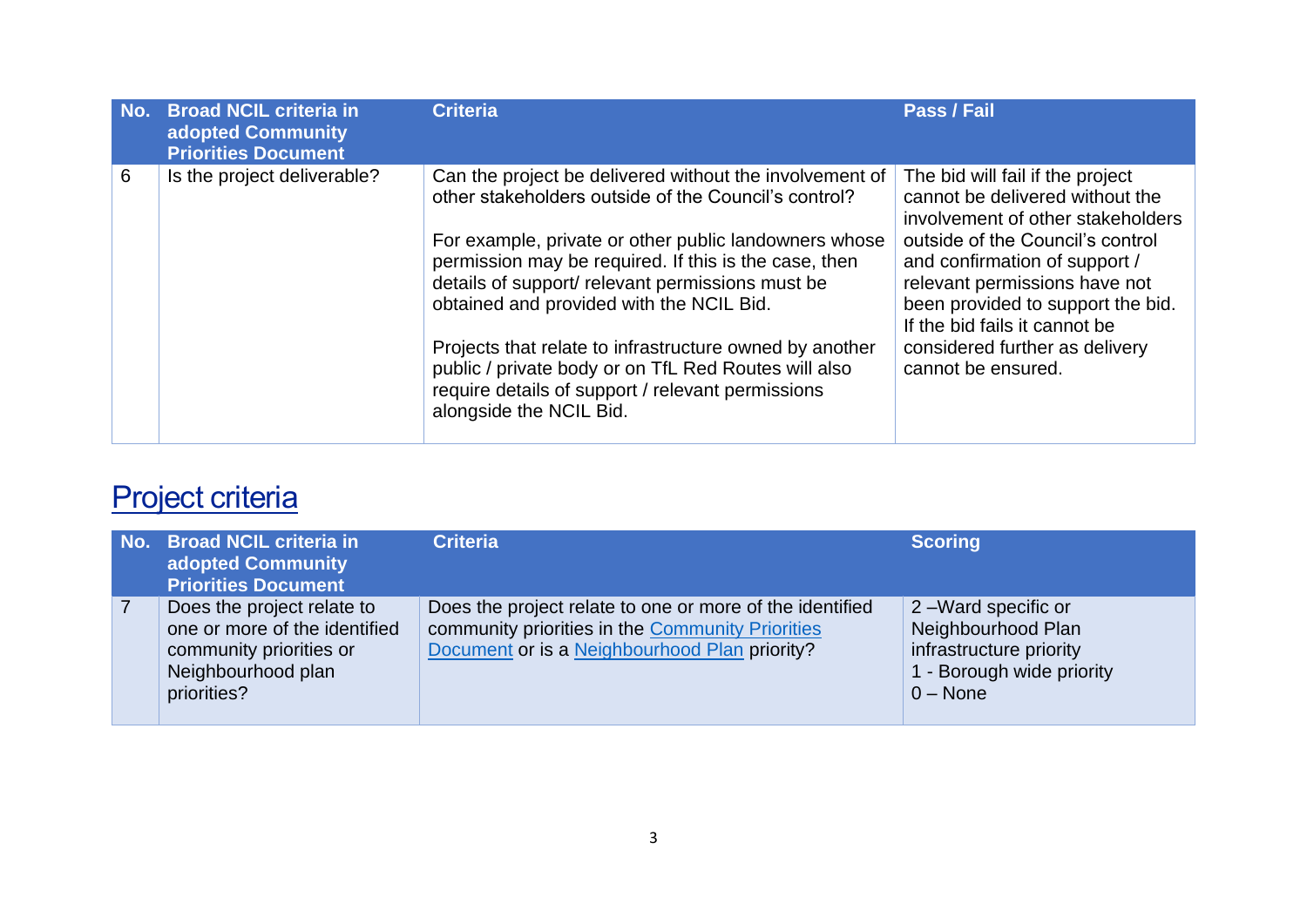| No. | <b>Broad NCIL criteria in</b><br>adopted Community<br><b>Priorities Document</b>                                                                                                               | <b>Criteria</b>                                                                                                                                                                                                                 | <b>Scoring</b>                                                                                                                                                                                          |
|-----|------------------------------------------------------------------------------------------------------------------------------------------------------------------------------------------------|---------------------------------------------------------------------------------------------------------------------------------------------------------------------------------------------------------------------------------|---------------------------------------------------------------------------------------------------------------------------------------------------------------------------------------------------------|
| 8   | Does the project benefit the<br>local and/or wider community<br>in the Borough and is this<br>evidenced?                                                                                       | The project must achieve a long-lasting sustainable<br>outcome by benefiting the local and/or wider community<br>in the Borough. This must be evidenced.<br>The project must demonstrate improvements for<br>borough residents. | 3 - Local residents in the<br>immediate area of the project<br>$2 - All$ ward residents<br>$1 -$ Borough wide<br>0 - Benefits an individual or will<br>result in a negative impact on the<br>wider area |
| 9   | Does the project benefit the<br>local and/or wider community<br>in the Borough and is this<br>evidenced?                                                                                       | <b>Applied to Multi Ward bids only:</b><br>The bid clearly identifies the benefits / improvements<br>arising for each of the wards that NCIL is being sought<br>from.                                                           | 2 – All residents in all wards<br>1 - Specific communities / local<br>residents in each of the wards<br>$0$ – not all wards benefit                                                                     |
| 10  | Is the project a one-off<br>scheme that does not require<br>additional revenue funding in<br>its delivery or its operation<br>(or identifies how additional<br>revenue funding may be<br>met)? | The project explains how the ongoing / future<br>maintenance costs will be funded.                                                                                                                                              | $1 - Yes$<br>$0 - No$                                                                                                                                                                                   |
| 11  | Is the project deliverable?                                                                                                                                                                    | The project provides full details of what is to be<br>delivered supported by a project delivery strategy which<br>sets out key milestones.                                                                                      | $1 - Yes$<br>$0 - No$                                                                                                                                                                                   |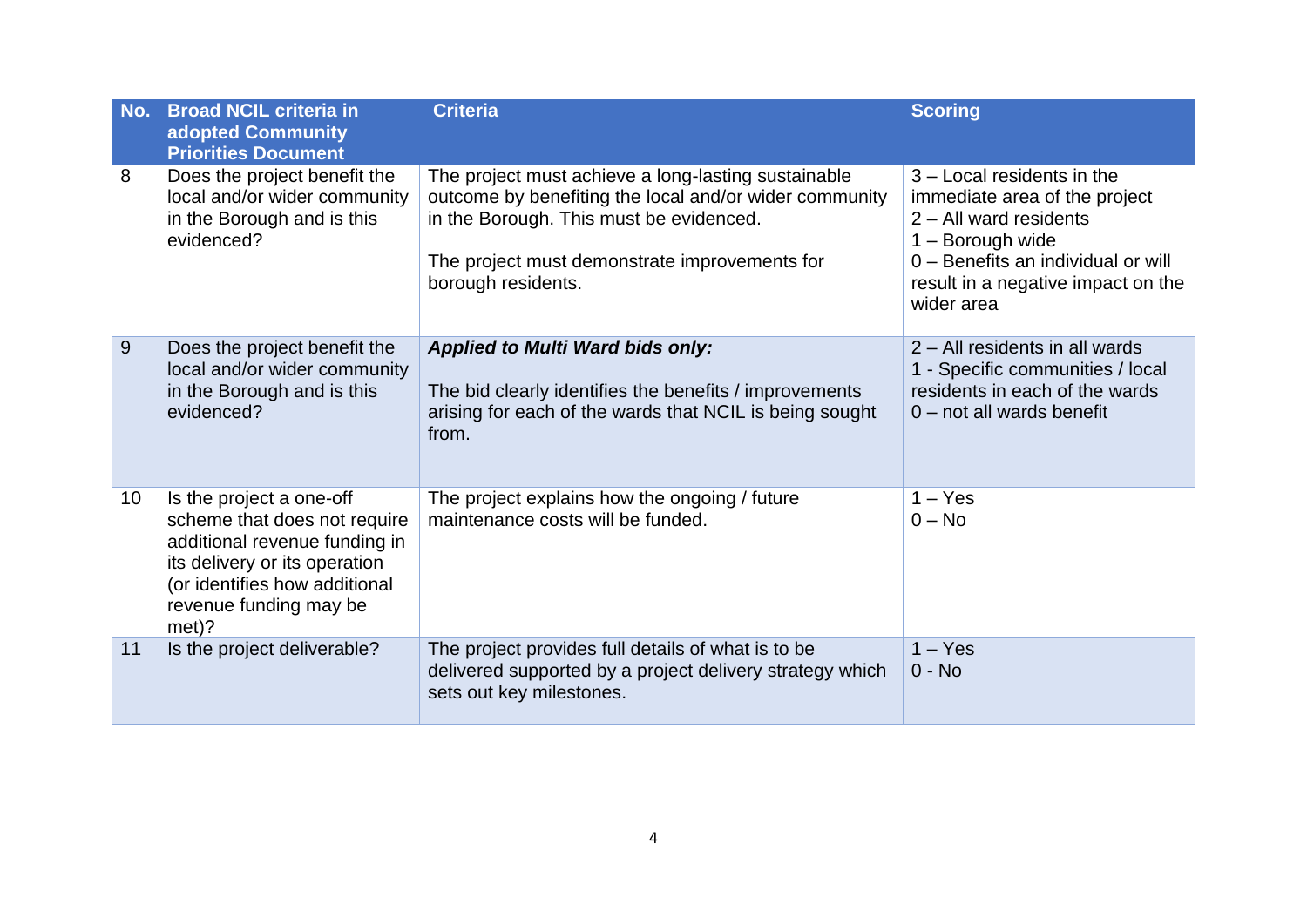| No. | <b>Broad NCIL criteria in</b><br>adopted Community<br><b>Priorities Document</b> | <b>Criteria</b>                                                                                                                                                                                                                                                                                                                                                       | <b>Scoring</b>                                                                                                                                                                                                                                                                     |
|-----|----------------------------------------------------------------------------------|-----------------------------------------------------------------------------------------------------------------------------------------------------------------------------------------------------------------------------------------------------------------------------------------------------------------------------------------------------------------------|------------------------------------------------------------------------------------------------------------------------------------------------------------------------------------------------------------------------------------------------------------------------------------|
| 12  | Is the project deliverable?                                                      | The project is capable of being started and completed<br>within the specified timescales.<br>Please note that the majority of projects will be delivered<br>by the relevant Council service area. The service area<br>will need to build the project into their forthcoming work<br>programmes therefore projects may not always start in<br>the same financial year. | $2 -$ within 12 months<br>$1 -$ within 18 months<br>$0$ – more than 18 months                                                                                                                                                                                                      |
| 13  | Is the project deliverable?                                                      | The project is a service that that Council provides.<br>Bids to use external service providers for services that<br>the Council provides will be rejected.                                                                                                                                                                                                            | 2 - The Council provides the<br>service and will deliver it<br>1 – No, the Council does not<br>provide the service<br>0 - The Council provides the<br>service, but an external provider<br>will deliver it (bid will be rejected<br>as it will not meet procurement<br>guidelines) |
| 14  | Is the project deliverable?                                                      | There is an identified project manager.                                                                                                                                                                                                                                                                                                                               | 2 - Named Council officer<br>1 - Named external individual /<br>organisation / company<br>$0 - No$                                                                                                                                                                                 |
| 15  | Does the bid offer value for<br>money?                                           | Has the project received previous NCIL funding?                                                                                                                                                                                                                                                                                                                       | $1 - No$<br>$0 - Yes$                                                                                                                                                                                                                                                              |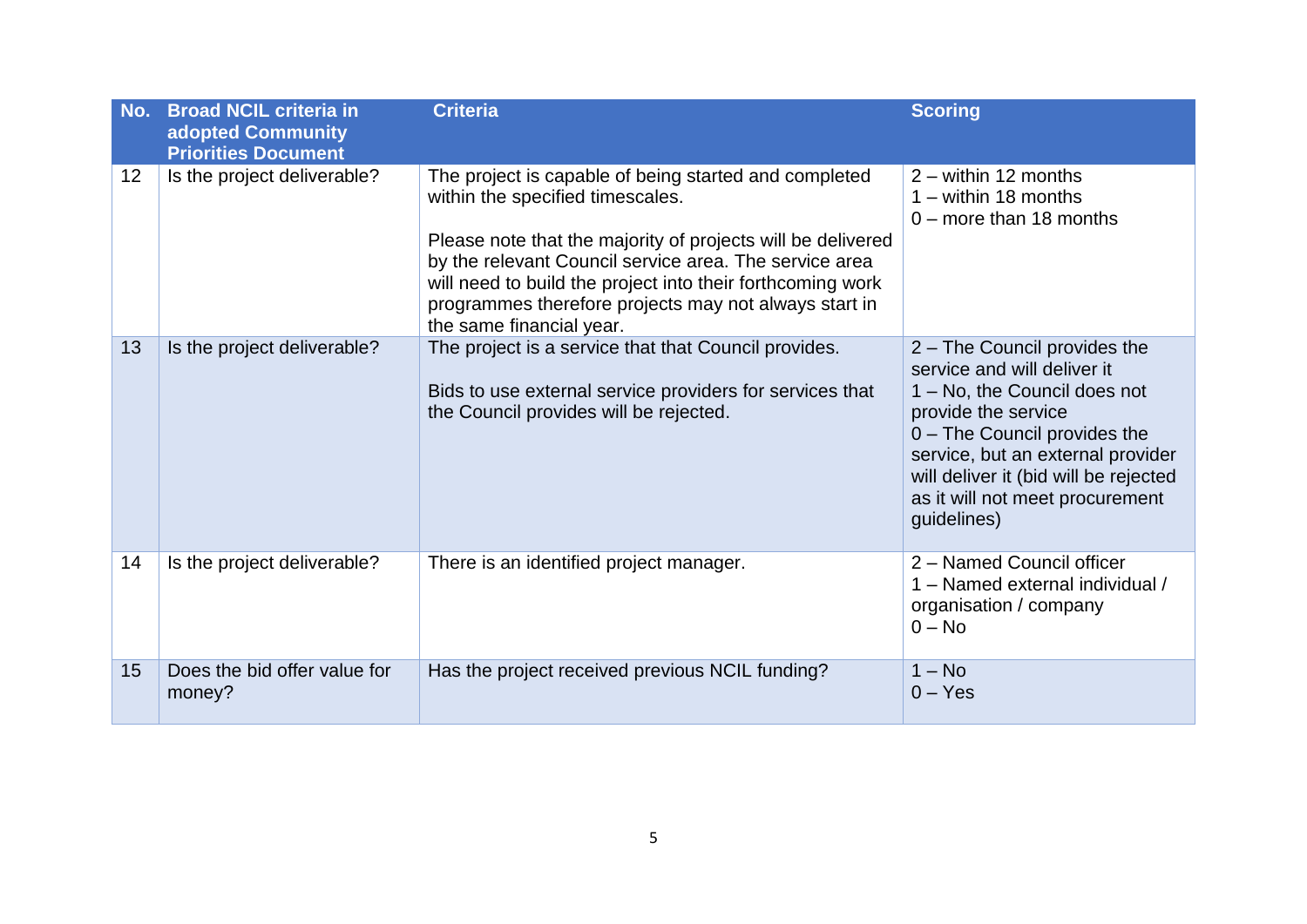| No. | <b>Broad NCIL criteria in</b><br>adopted Community<br><b>Priorities Document</b> | <b>Criteria</b>                                                                                                                                                                                                             | <b>Scoring</b>                                                                                                  |
|-----|----------------------------------------------------------------------------------|-----------------------------------------------------------------------------------------------------------------------------------------------------------------------------------------------------------------------------|-----------------------------------------------------------------------------------------------------------------|
| 16  | Does the bid offer value for<br>money?                                           | The bid provides itemised costs for each aspect of the<br>project.<br>Where bids propose items or services to be procured<br>externally the bid must be supported with three quotes<br>to demonstrate best value for money. | $1 - Yes$<br>$0 - No$ and/ or quotes not<br>provided                                                            |
| 17  | Does the bid offer value for<br>money?                                           | Does the project relate to any existing project or one<br>which is being taken forward by the Council?                                                                                                                      | $1 - Yes$<br>$0 - No$                                                                                           |
| 18  | Does the bid offer value for<br>money?                                           | The bid includes Council officer time costs.                                                                                                                                                                                | $1 - Yes$<br>$0 - No$                                                                                           |
| 19  | Does the bid offer value for<br>money?                                           | NCIL funding will secure additional / match funding or<br>complement existing funding already secured from<br>elsewhere.<br>The applicant must provide full details of the additional<br>funding source                     | $1 - Yes$<br>$0 - No$                                                                                           |
| 20  | Does the bid offer value for<br>money?                                           | Overall, does the bid offer value for money?                                                                                                                                                                                | 2 - Savings or increased revenue<br>to the Council<br>1 - No change<br>0 - There are additional cost<br>burdens |